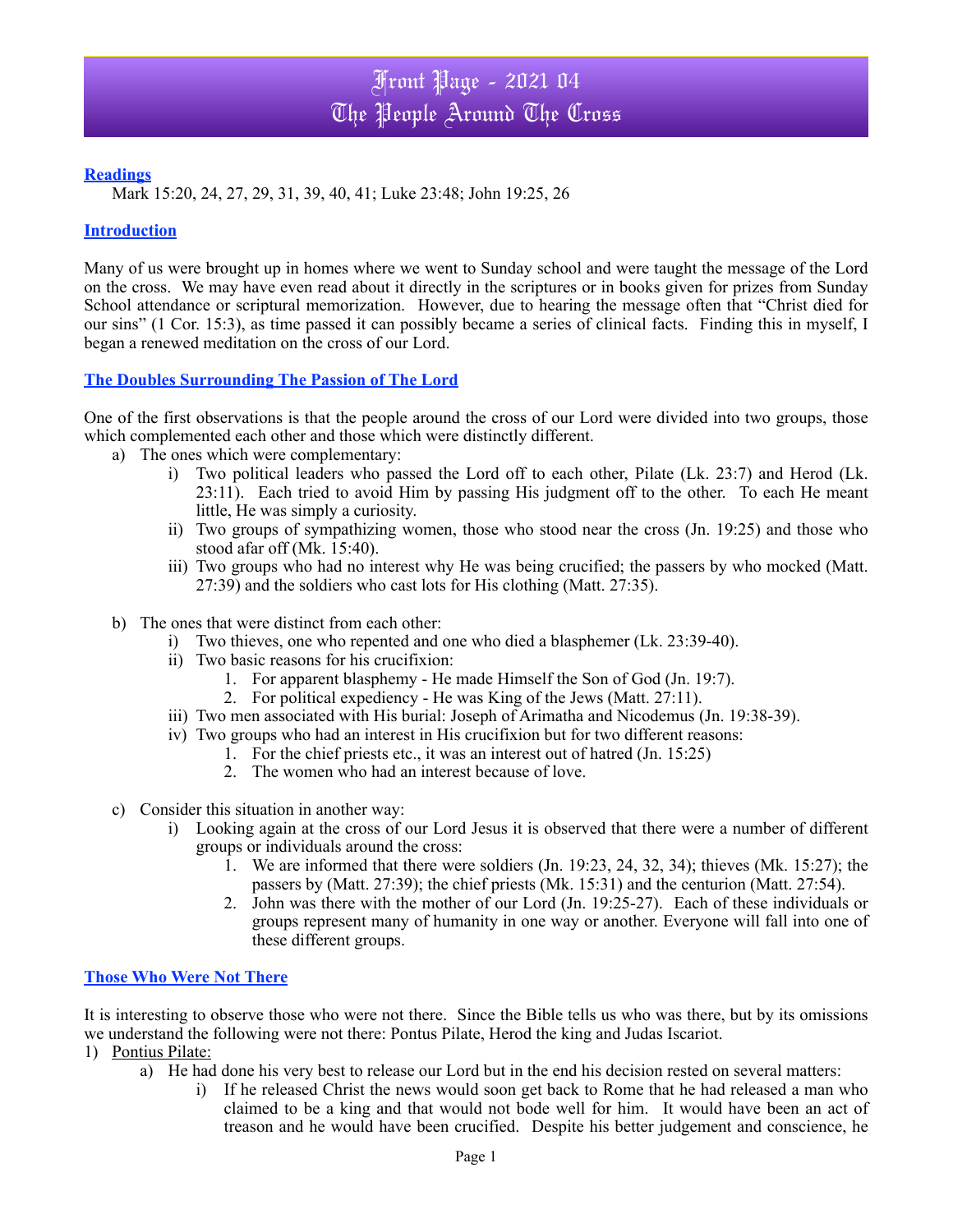# Front Page - 2021 04 The People Around The Cross

tried to evade the decision and pass the blame for the death of the Lord to others. He could always suppress his conscience by saying, "The Jews crucified Him, I didn't". How many seek to wash their hands of the Lord saying I was not there and I would not have crucified Him, but they fail to realize that by their rejecting His salvation they are saying, "away with him crucify Him", I (we) will not let this man reign over me".

- ii) He could have argued that he did everything he could to release him, but instead relinquished his conscience to what the religious hierarchy forced the people to cry, "Crucify Him, crucify Him" (Lk. 23:21). What self deception if he told himself that. He knew well the Jewish situation. He knew the chief priests were enforcing their will and while he three times said, "I find no fault in him" (Lk. 23:4; Jn. 19:4, 6), yet he gave the Lord over to them to be crucified. He sought to appeal to their sympathies for they brought the Lord out to the common room after He had been lashed, buffeted and crowned (Lk. 23:1-7), but that did not arouse any sympathetic feelings.
- iii) John informs us more of Pilate's judgment of the Lord than any other gospel. Pilate questioned and requestioned the Lord. He was the only one of whom it is recorded that asked the question, "What is truth?" (Jn. 18:38). Whither the Lord answered him or not we do not know but by his wavering, Pilate had in heart rejected the truth and it would seem there was no further word from the Lord for him. Pilate had no backbone to stand for truth and interestingly, He rejected God's voice through his wife to him, even as he sat on the judgment seat (Matt. 27:19).

# 2) Herod the king:

- a) He had no interest in Christ, the reason being, because God had no word for him.
	- i) God's last voice to him was through John Baptist but because he didn't like the truth (Matt. 14:3-11), he had John put in prison. Then on his birthday, the daughter of Herodias danced before he and his nobles and in his enflamed excitement he made a foolish oath saying, "Ask of me whatsoever thou wilt, and I will give it thee" (Mk. 6:22). Under her mother's tutelage, she asked for the head of John the Baptist in a basket. That Herod then did. He silenced the voice of God and now the Lord was nothing other than a mere curiosity (Lk. 23:8). Sadly our Lord was nothing other than someone to be humiliated (Lk. 23:11).
- 2) Judas Iscariot:He was a pathetic individual.
	- a) In the upper room the Lord offered Judas the sop (Jn. 13:26-30). It was an act of sincere friendship but Judas took the gift of God and rejected the giver. Despite giving the appearance of being a genuine disciple, Judas was a thief. It was not that this was the first time he had stolen money, perhaps he rationalized it as "pay" (Jn. 12:6). I am sure Judas never thought when he stole the first little thing it would have developed into the love of money and such a dreadful deed. Judas never got any pleasure from the money and after casting it down in the temple, he went and committed suicide (Matt. 27:5). It would seem to be he died before the Lord was crucified for he "went and hanged himself", and the Lord was not crucified for several hours later (Matt. 27:5).

# **Those Who Were There**

- 1) The soldiers:
	- a) For those hardened men this is simply a job to be done with little or no sympathetic feeling for the individuals who were suffering, knowing that death was hours away. Perhaps this was a means to get out of the rigorous training of military warfare, to have a bit of relaxation, to play some games and have a couple of drinks. The sufferings of the Lord meant nothing to them. The fact that the men on the crosses would suffer a dreadful painful death was of no consequence.